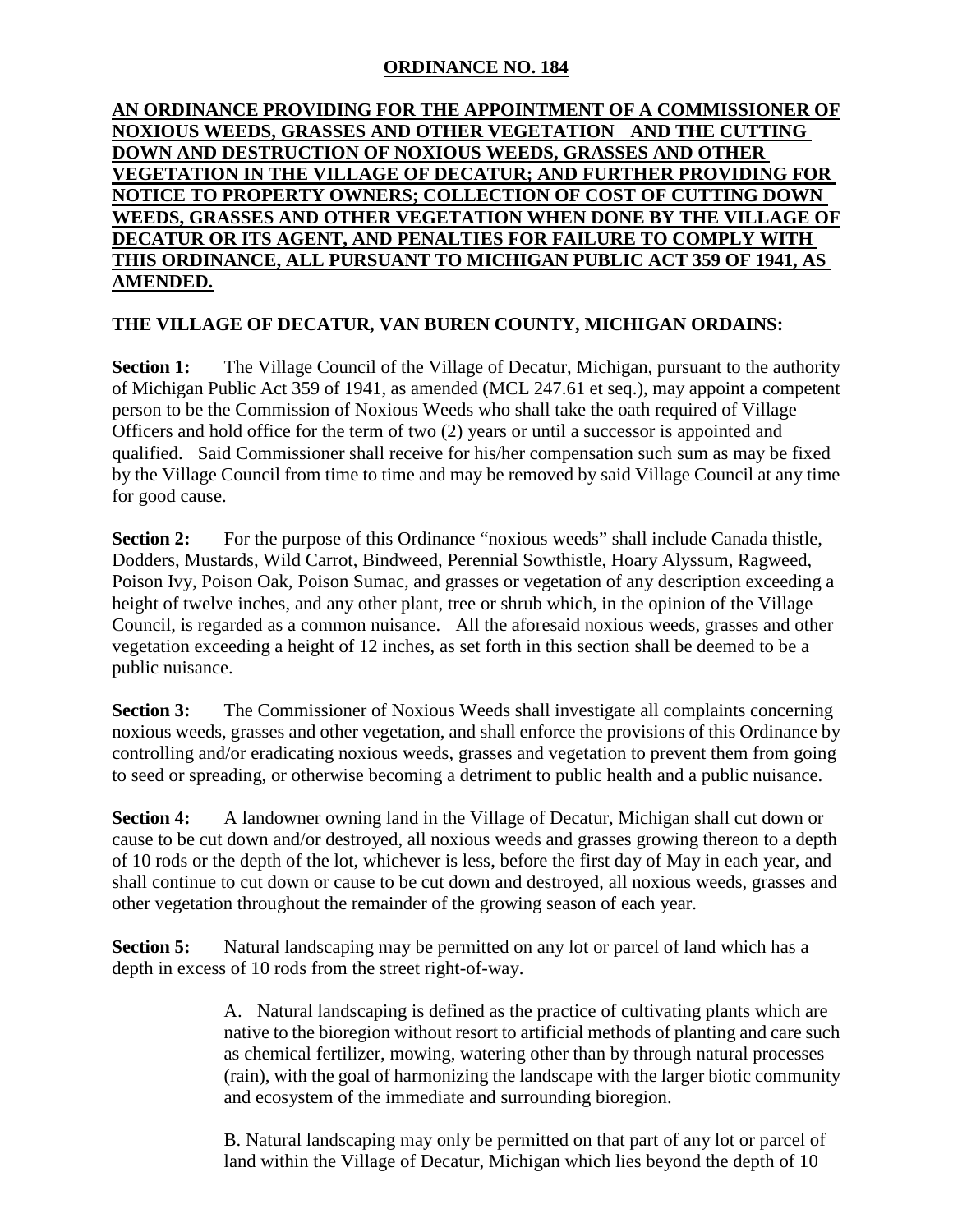rods from a street right-of-way.

C. Application to do natural landscaping shall be made to the Clerk of the Village of Decatur, Michigan and shall include the following information: 1) The name and address of the owners of said land and the address of the property if different from said owners. 2) A copy of the most recent real estate tax bill. 3) A written plan that shall include the method of destroying all vegetation presently growing on said land and the method of maintenance of said parcel thereafter which shall include the mowing of said parcel in the spring or fall of every other year, and all other pertinent information that may be requested by said Village. 4) The written consent of all landowners of any land which is adjoining and contiguous to said parcel.

D. The Village Council of the Village of Decatur, Michigan shall review said application and either approve or deny same. In the event said application is approved same shall be personal solely to the applicant for said parcel of land and no other person. A change of ownership shall require a new landowner of said parcel to submit a new application with all required information.

E. In the event said parcel of land is not properly maintained in the sole discretion of the Village Council of the Village of Decatur, Michigan, said permit may be further restricted or revoked at the sole discretion of said Village Council. In the event said permit is revoked the landowner must comply with all provisions of this Ordinance.

**Section 6:** The Commissioner of Noxious Weeds or his/her agent shall notify the landowner and occupant of said land in violation of this Ordinance by service of a notice of such violation, together with a copy of this Ordinance, either by certified mail with return receipt requested or by personal service. Such notice shall advise said landowner and occupant of land that he/she shall have ten (10) days to cut down and/or destroy the noxious weeds, grasses and other vegetation growing upon his/her land in violation of this Ordinance, and that upon failure thereof the Village may cause said noxious weeds, grasses and other vegetation to be cut down and/or destroyed and that the cost thereof shall be a lien against said premises and entered upon the next tax roll of the Village of Decatur, Michigan. Said notice shall further advise the landowner or occupant of said land that he/she shall be subject to a civil fine of not exceeding \$100.00, plus costs, expenses and other sanctions as provided in this Ordinance, for said violation.

**Section 7:** Instead of the Notice required by Section 6 of this Ordinance, the Village of Decatur may publish a Notice in a newspaper of general circulation within said Village, stating that all noxious weeds, grasses and other vegetation must be cut and/or destroyed by May 1st of each year and continued to be cut and/or destroyed throughout the remainder of the growing season. Said Notice shall also state that failure to comply with the provisions of this Ordinance shall subject the landowner or occupant of said land to a civil fine of not to exceed \$100.00, plus costs, expenses and other sanctions as provided in this Ordinance; and that in the event said Village or its agent shall cut and/or destroy the noxious weeds, grasses and other vegetation, the expense thereof shall become a lien on the real estate taxes for said premises.

In the event Publication Notice as provided in this Section is given, then the Notice to the landowner and occupant of said land as provided in Section 6 shall be given by first class mail.

**Section 8:** Once a landowner and occupant of said land has been served a notice of violation of this Ordinance and a copy of this Ordinance, as provided in either Section 6 or Section 7